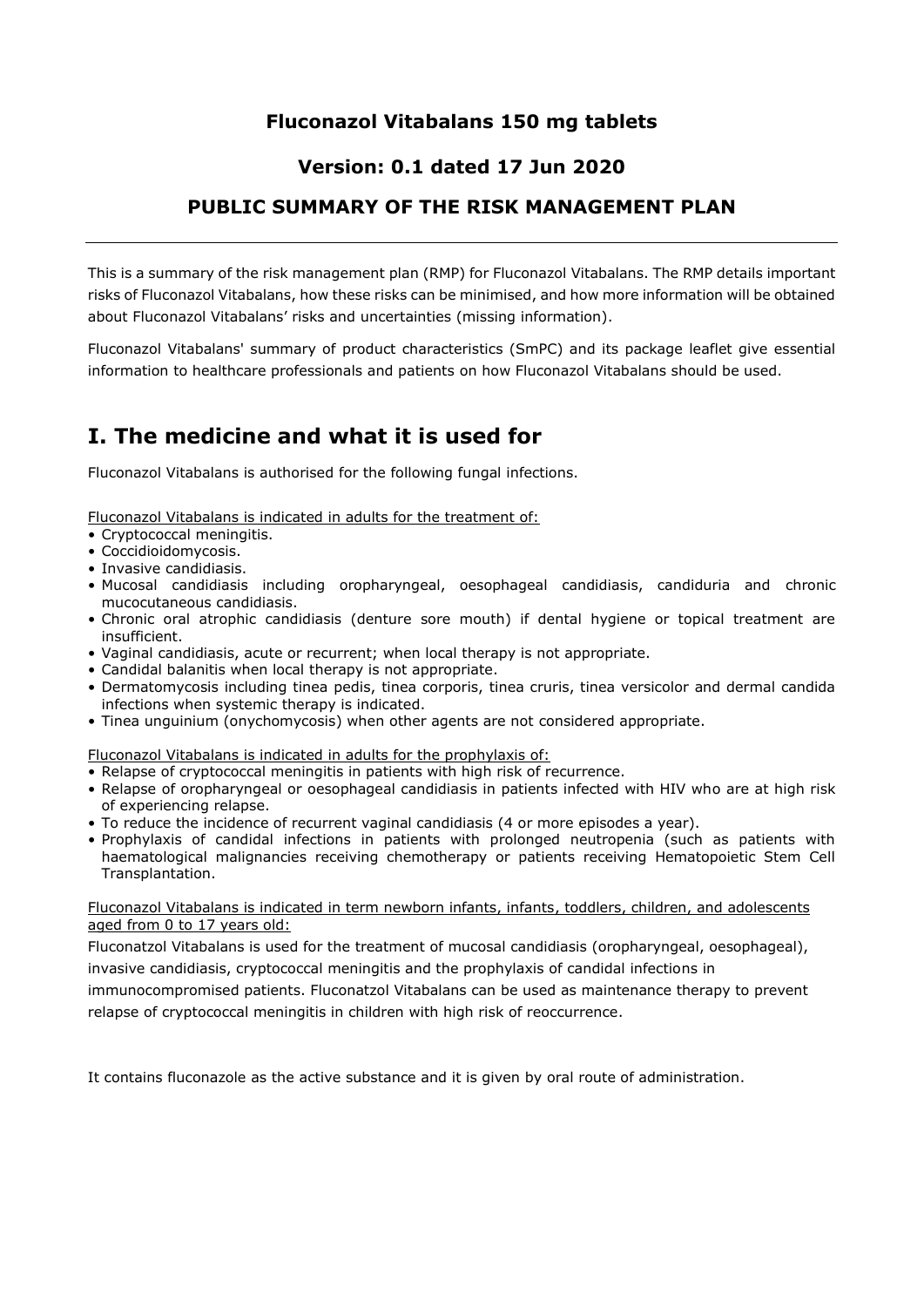# **II. Risks associated with the medicine and activities to minimise or further characterise the risks**

Important risks of Fluconazol Vitabalans, together with measures to minimise such risks and the proposed studies for learning more about Fluconazol Vitabalans' risks, are outlined below.

Measures to minimise the risks identified for medicinal products can be:

- Specific information, such as warnings, precautions, and advice on correct use, in the package leaflet and SmPC addressed to patients and healthcare professionals;
- Important advice on the medicine's packaging;
- The authorised pack size  $-$  the amount of medicine in a pack is chosen so to ensure that the medicine is used correctly;
- The medicine's legal status  $-$  the way a medicine is supplied to the patient (e.g. with or without prescription) can help to minimise its risks.

Together, these measures constitute *routine risk minimisation* measures.

### *II.A List of important risks and missing information*

Important risks of Fluconazol Vitabalans are risks that need special risk management activities to further investigate or minimise the risk, so that the medicinal product can be safely taken. Important risks can be regarded as identified or potential. Identified risks are concerns for which there is sufficient proof of a link with the use of Fluconazol Vitabalans. Potential risks are concerns for which an association with the use of this medicine is possible based on available data, but this association has not been established yet and needs further evaluation. Missing information refers to information on the safety of the medicinal product that is currently missing and needs to be collected (e.g. on the long-term use of the medicine);

| List of important risks and missing information |      |
|-------------------------------------------------|------|
| Important identified risks                      | None |
| Important potential risks                       | None |
| Missing information                             | None |

#### *II.B Summary of important risks*

The safety information in the proposed Product Information is aligned to the newest knowledge.

#### *II.C Post-authorisation development plan*

#### **II.C.1 Studies which are conditions of the marketing authorisation**

There are no studies which are conditions of the marketing authorisation or specific obligation of Fluconazol Vitabalans.